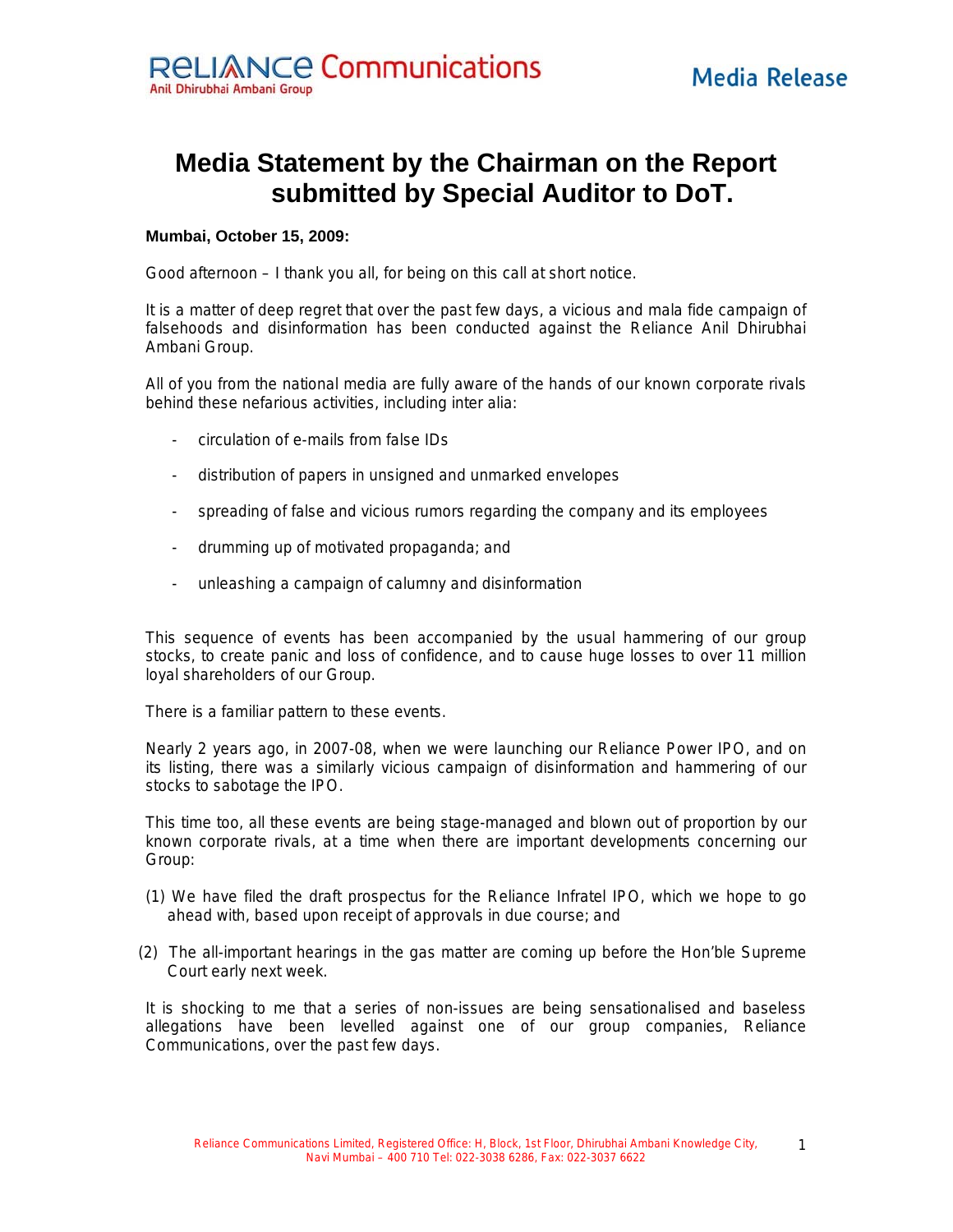As per the license terms and conditions, DoT had appointed special auditors in early 2009 to examine the records of all major telecom operators, including RCOM, Bharti Airtel, Vodafone, Tata, and Idea.

For the past 5 days, even before a copy of the alleged special audit report on RCOM was made available to us, selective extracts from the same were shockingly leaked and widely distributed to the media – clearly indicating the hidden intent and mala fide design.

I must straightaway point out that whatever alleged remarks the special auditor has arrived at are completely unilateral, biased and prejudiced, because, contrary to basic standards of professional conduct, and against all auditing norms and practices, the alleged report/findings have not even been discussed by the special auditors with RCOM till date – even though they have been conducting the audit for the past more than 6 months.

In addition, the special auditors, apparently at the instance of our corporate rivals have far exceeded their terms of reference and recorded unwarranted and completely incorrect findings on matters beyond the scope of their audit, thereby again demonstrating their bias and prejudice.

There has been a lot of unnecessary and wild speculation in some sections of the media on the comparison between RCOM's revenue as per TRAI figures and as per RCOM's financial accounts, as commented upon by the special auditors.

The most crucial aspect of the matter, which is conveniently being ignored, is that all these revenue figures have been reported by the company, RCOM itself in its filings with (a) the stock exchanges (b) DoT and (c) TRAI from quarter to quarter, over the last many years, and this is not something that has been "discovered,' as made out by a section of the media, by the special auditors.

The fact is and I want to reiterate:

- 1. That there is no irregularity or discrepancy in RCOM's accounts;
- 2. That these accounts have been duly audited by reputed statutory auditors such as KPMG;
- 3. That these accounts have been subjected to the peer group review by auditors appointed by SEBI as recently as in May 2009.
- 4. That these accounts have been prepared in accordance with generally accepted Indian accounting standards and principles;
- 5. That these accounts are in line with telecom and general industry practice.

I would also like to reiterate that: RCOM is fully compliant with:

- 1. All SEBI disclosure guidelines;
- 2. Listing guidelines of the stock exchanges; and
- 3. All relevant provisions of the Companies Act, 1956.